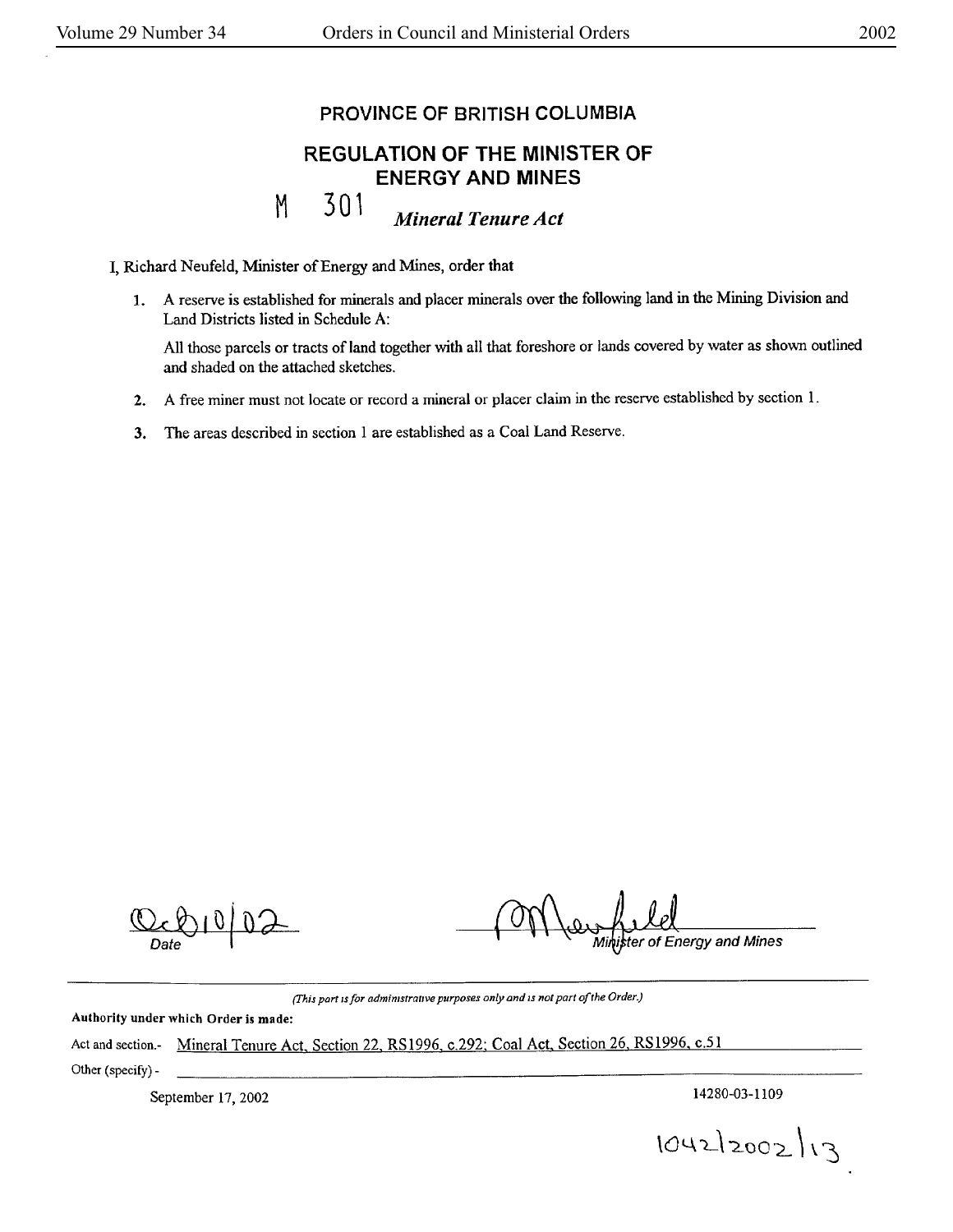## **Schedule A**

- HASTINGS PARK PENDER ISLAND Victoria Mining Division Cowichan Land District
- JAMES BAY PREVOST ISLAND Victoria Mining Division Cowichan Land District
- MCDONALD PARK SITE 1 Victoria Mining Division North Saanich Land District
- MCDONALD PARK SITE 2 Victoria Mining Division North Saanich Land District
- MCDONALD PARK SITE 3 Victoria Mining Division North Saanich Land District
- PRINCESS MARGARET MARINE PARK Victoria Mining Division Cowichan Land District
- PRIOR CENTENNIAL PARK Victoria Mining Division Cowichan Land District
- SATURNA ISLAND ECOLOGICAL RESERVE SITE 1 Victoria Mining Division Cowichan Land District
- SATURNA ISLAND ECOLOGICAL RESERVE SITE 2 Victoria Mining Division Cowichan Land District
- SATURNA ISLAND (LY ALL CREEK) SITE 1 Victoria Mining Division Cowichan Land District
- SATURNA ISLAND (LYALL CREEK) SITE 2 Victoria Mining Division Cowichan Land District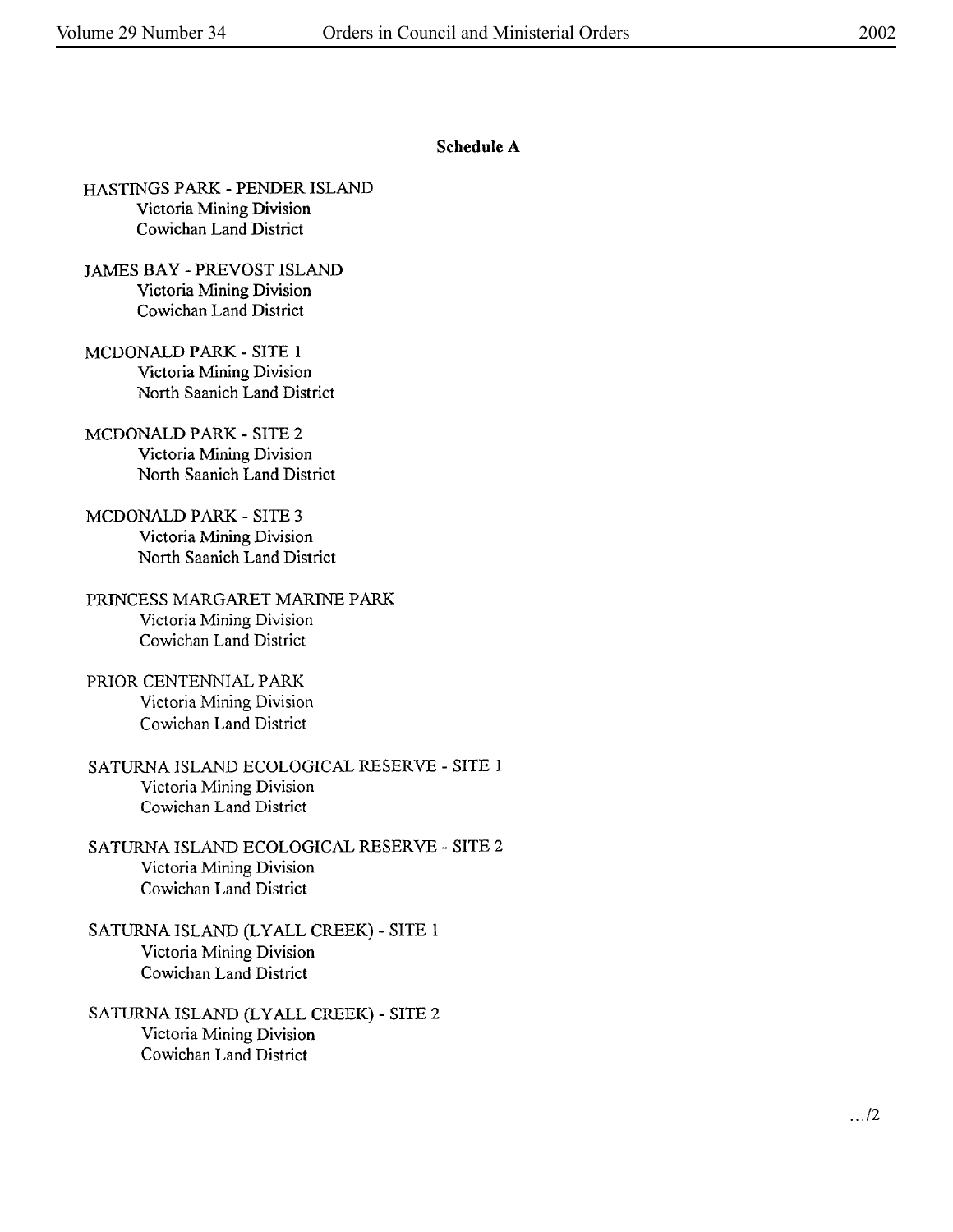$-2-$ 

SIDNEY SPIT MARINE PARK Victoria Mining Division Cowichan Land District

WINTER COVE PARK Victoria Mining Division Cowichan Land District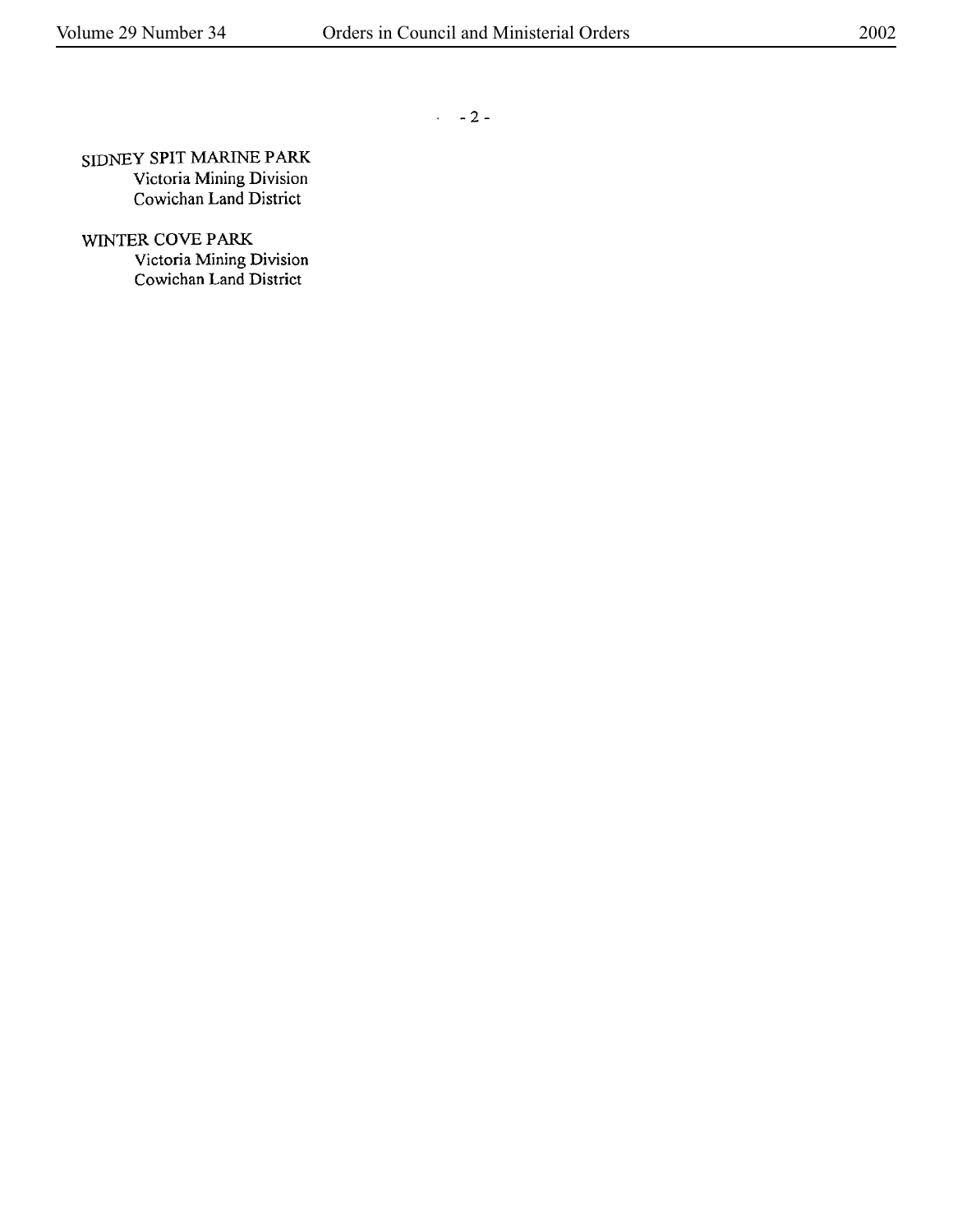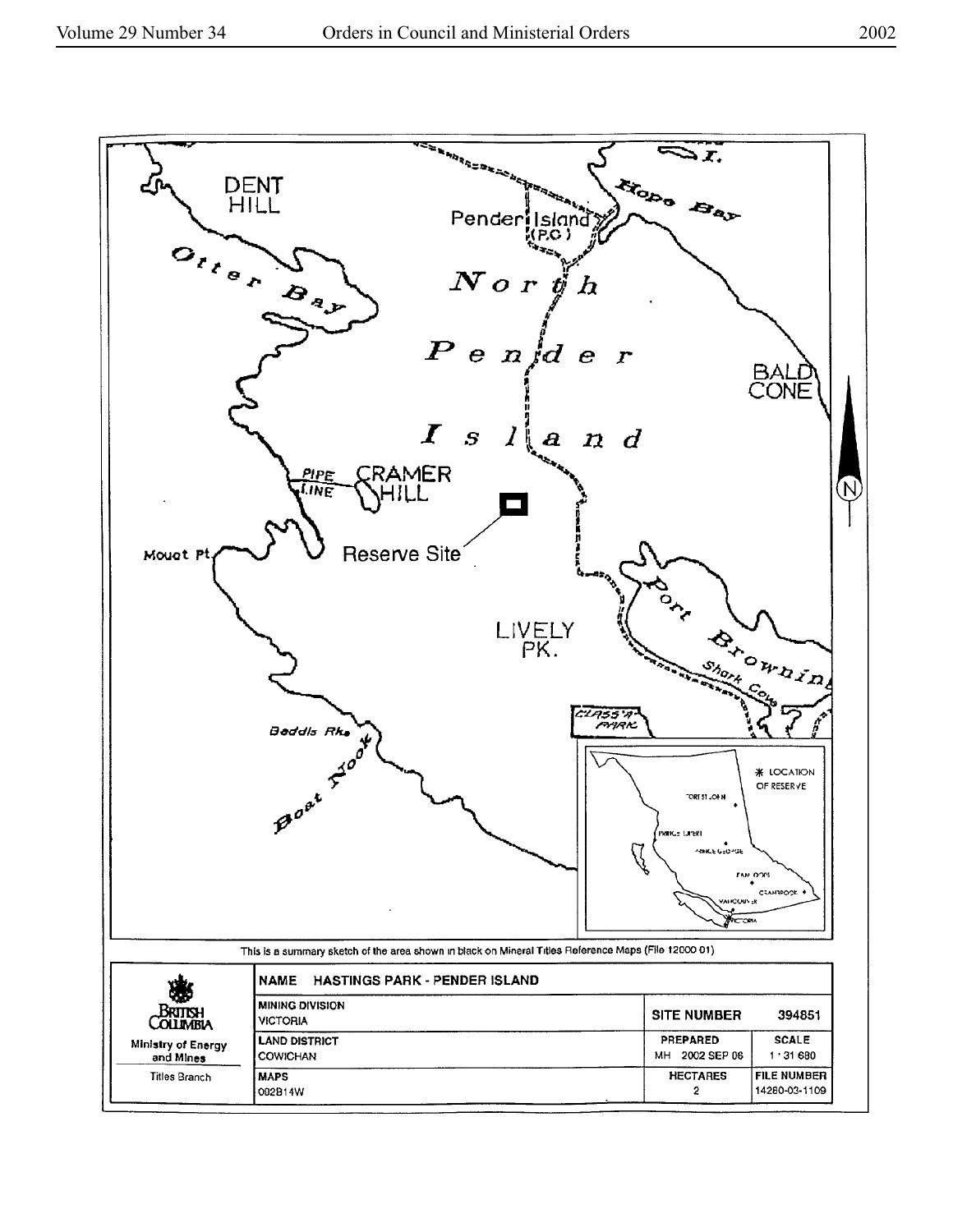

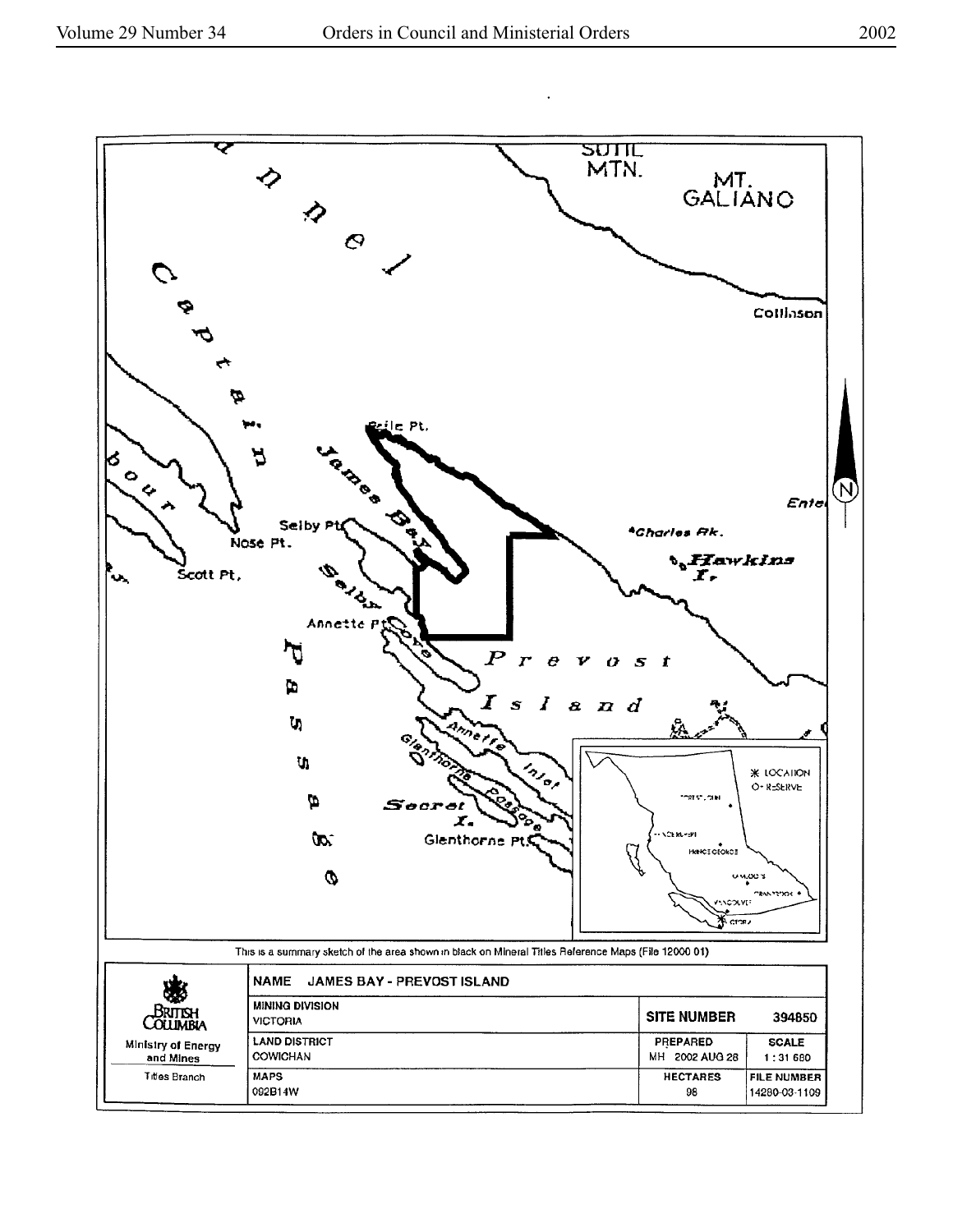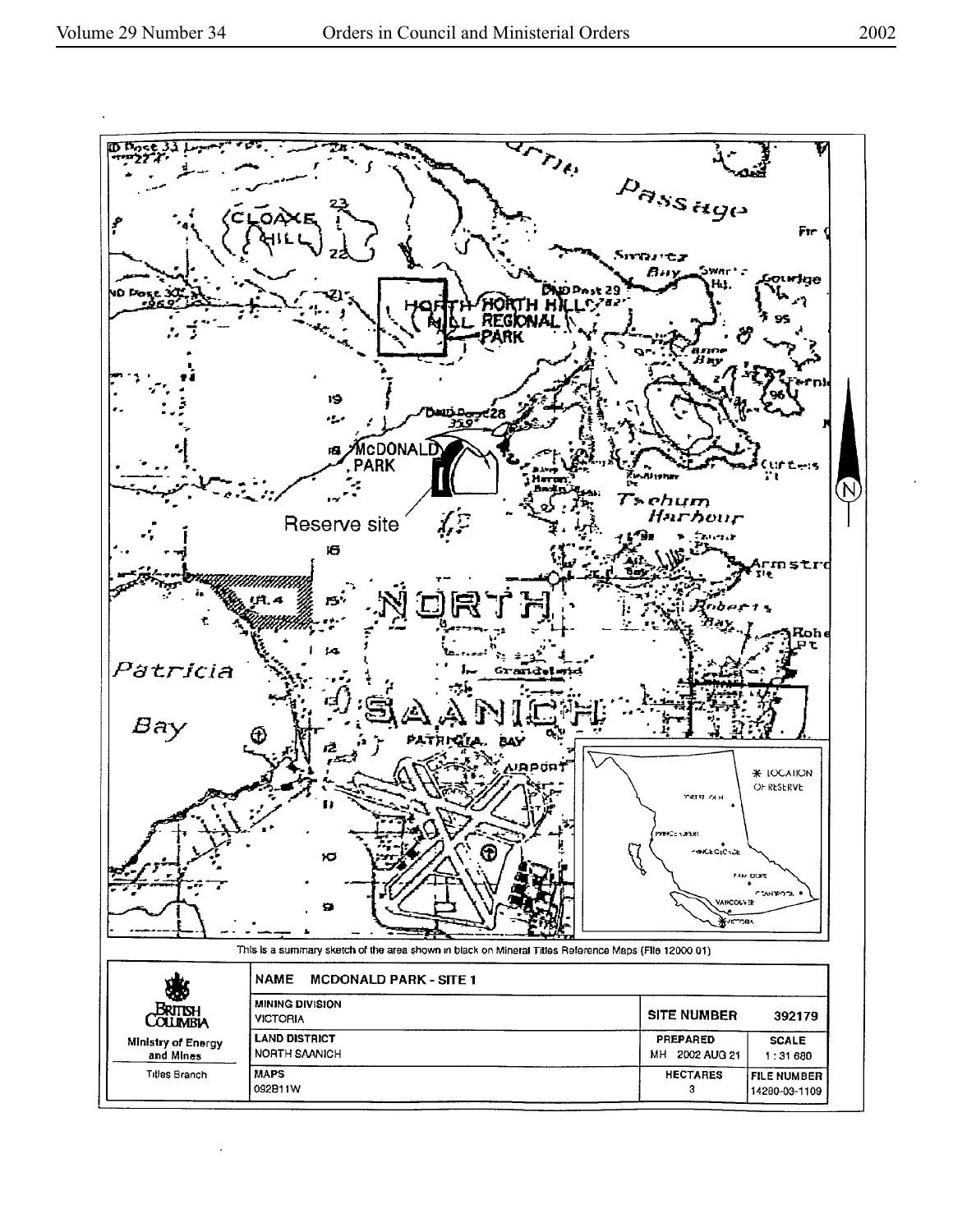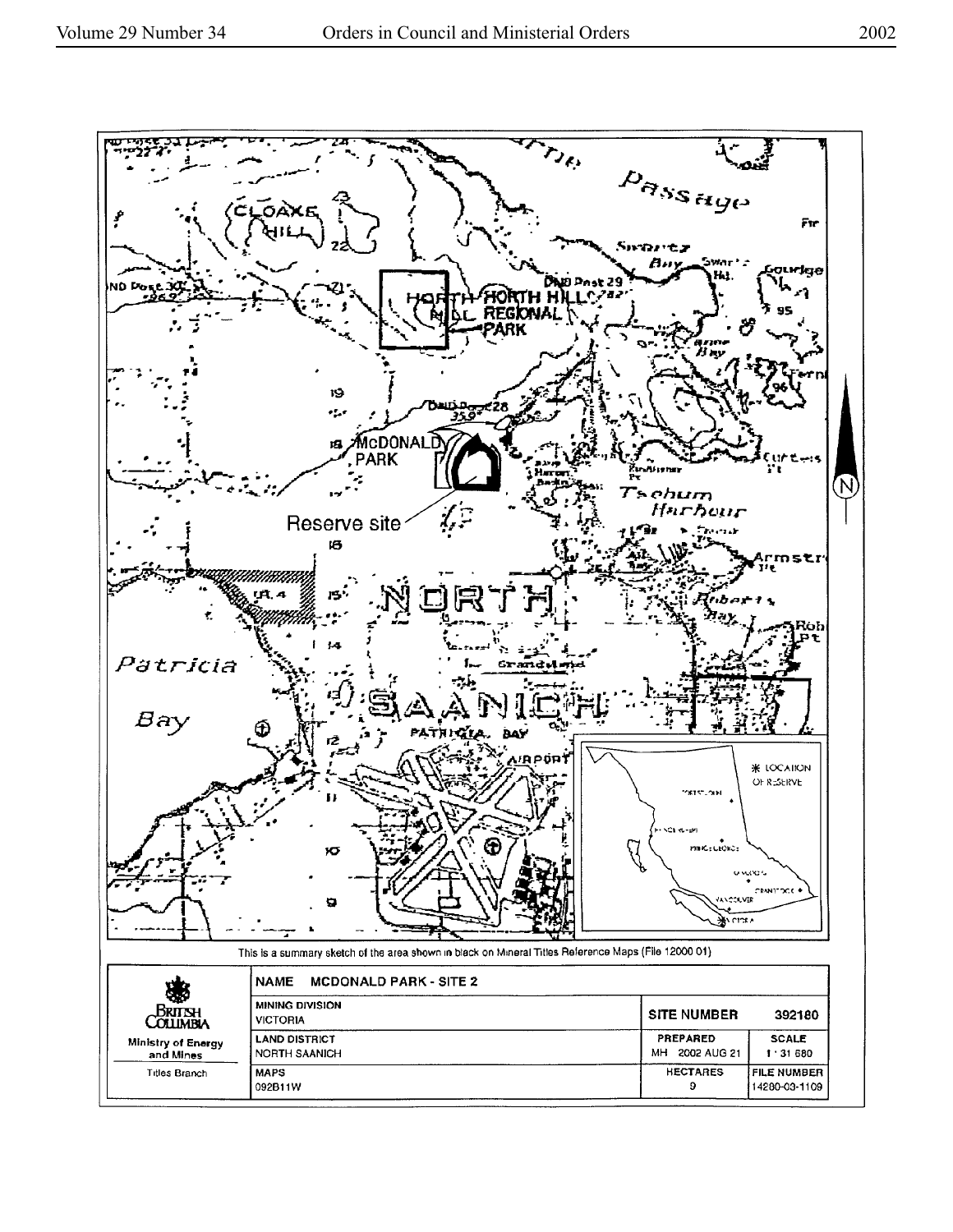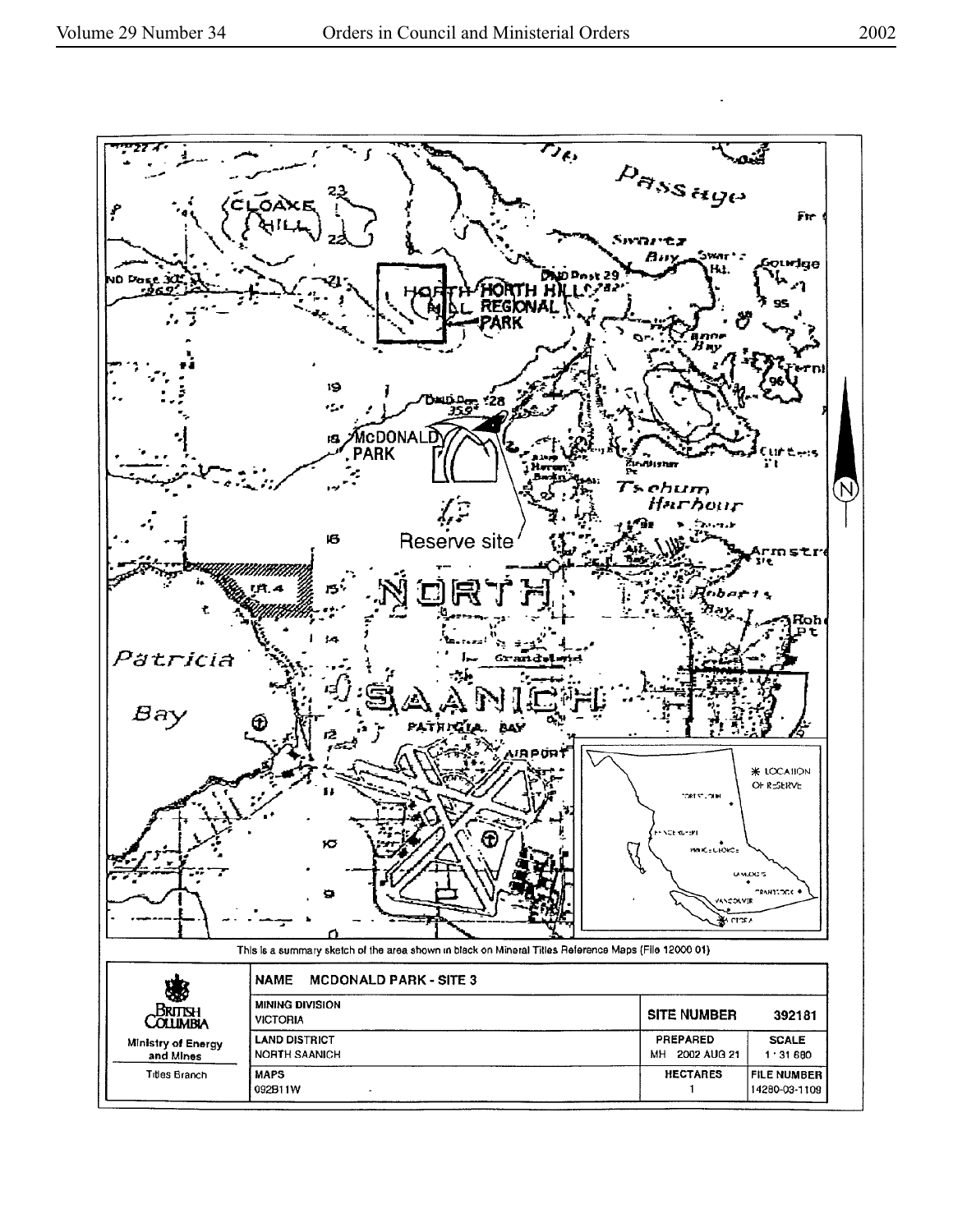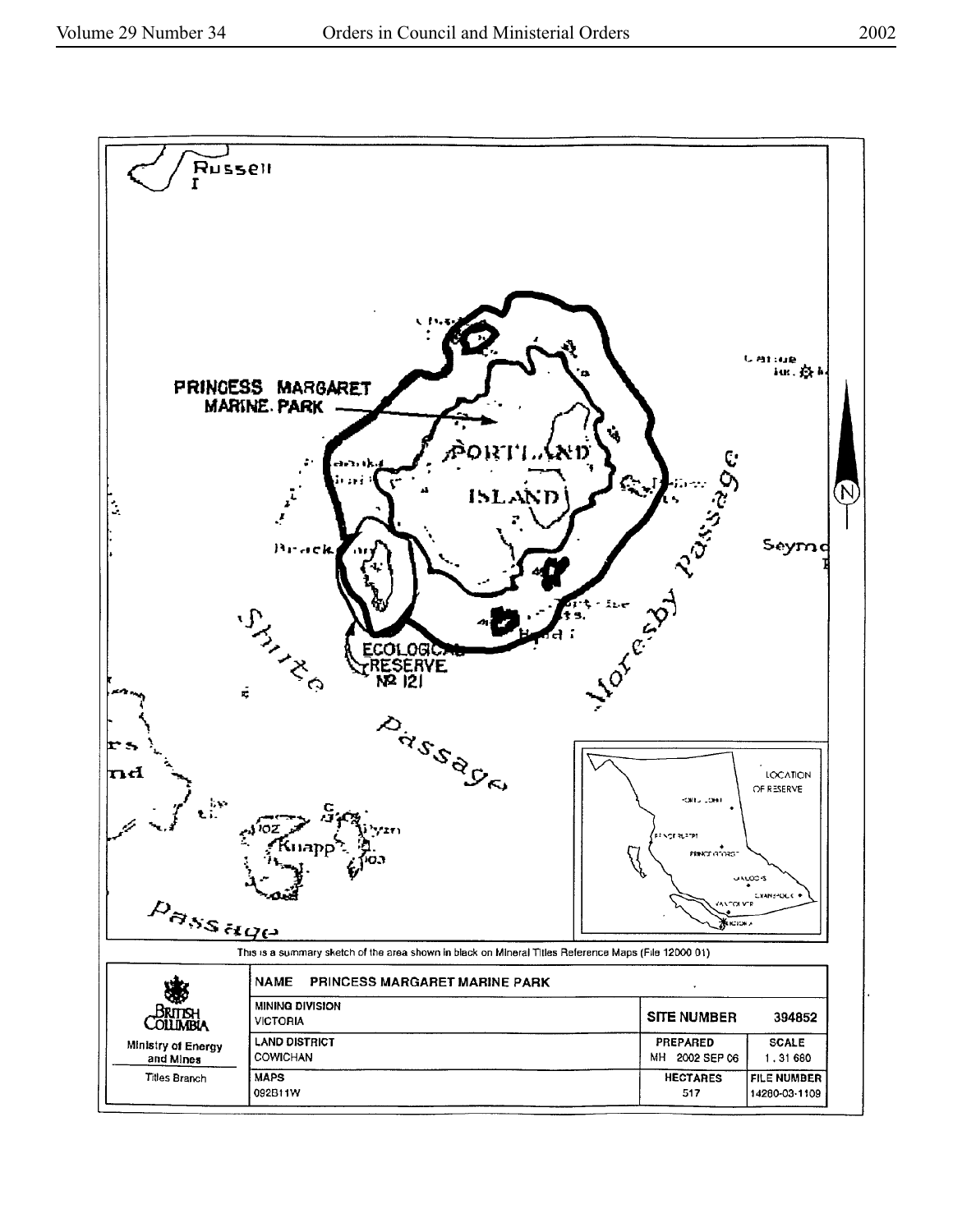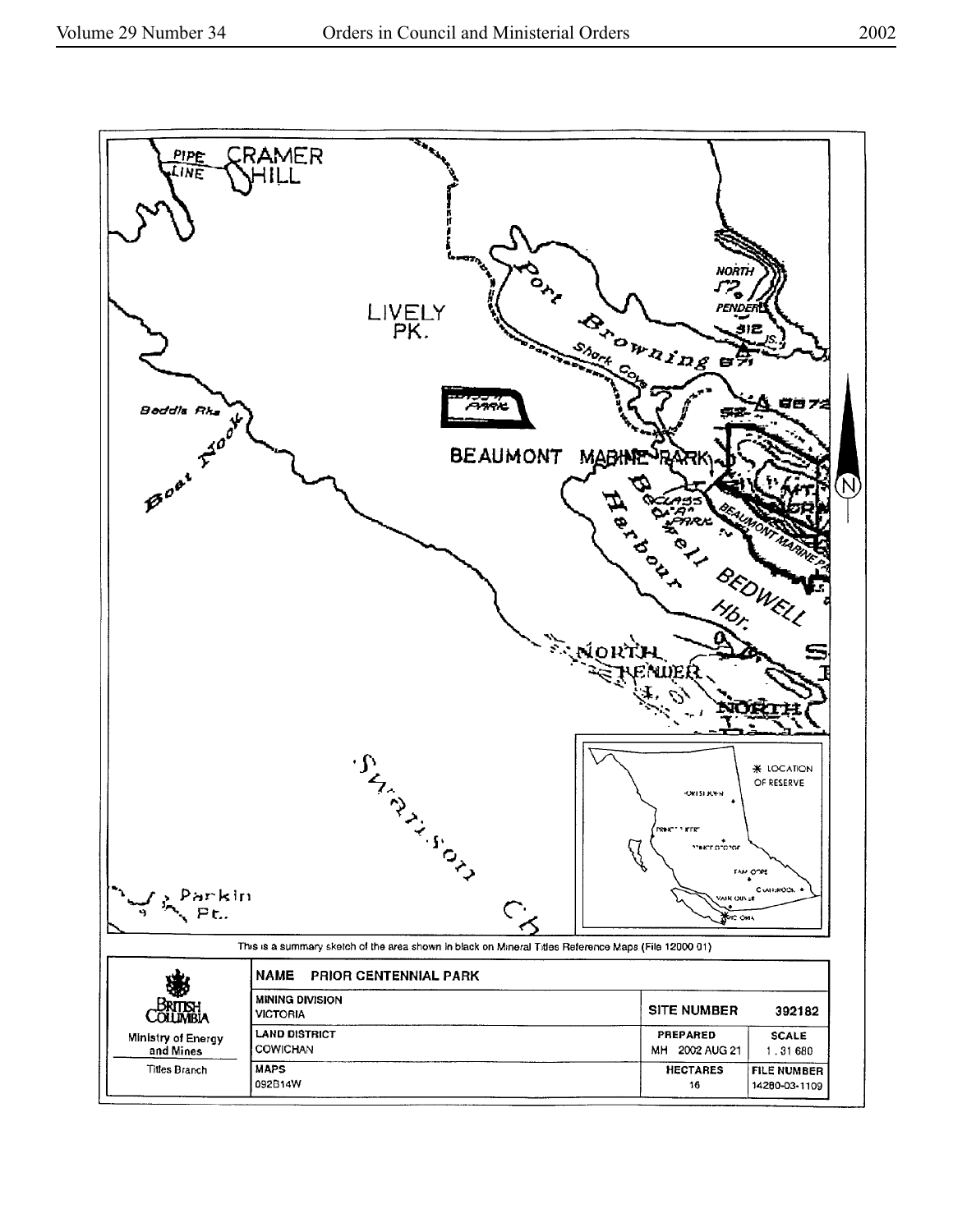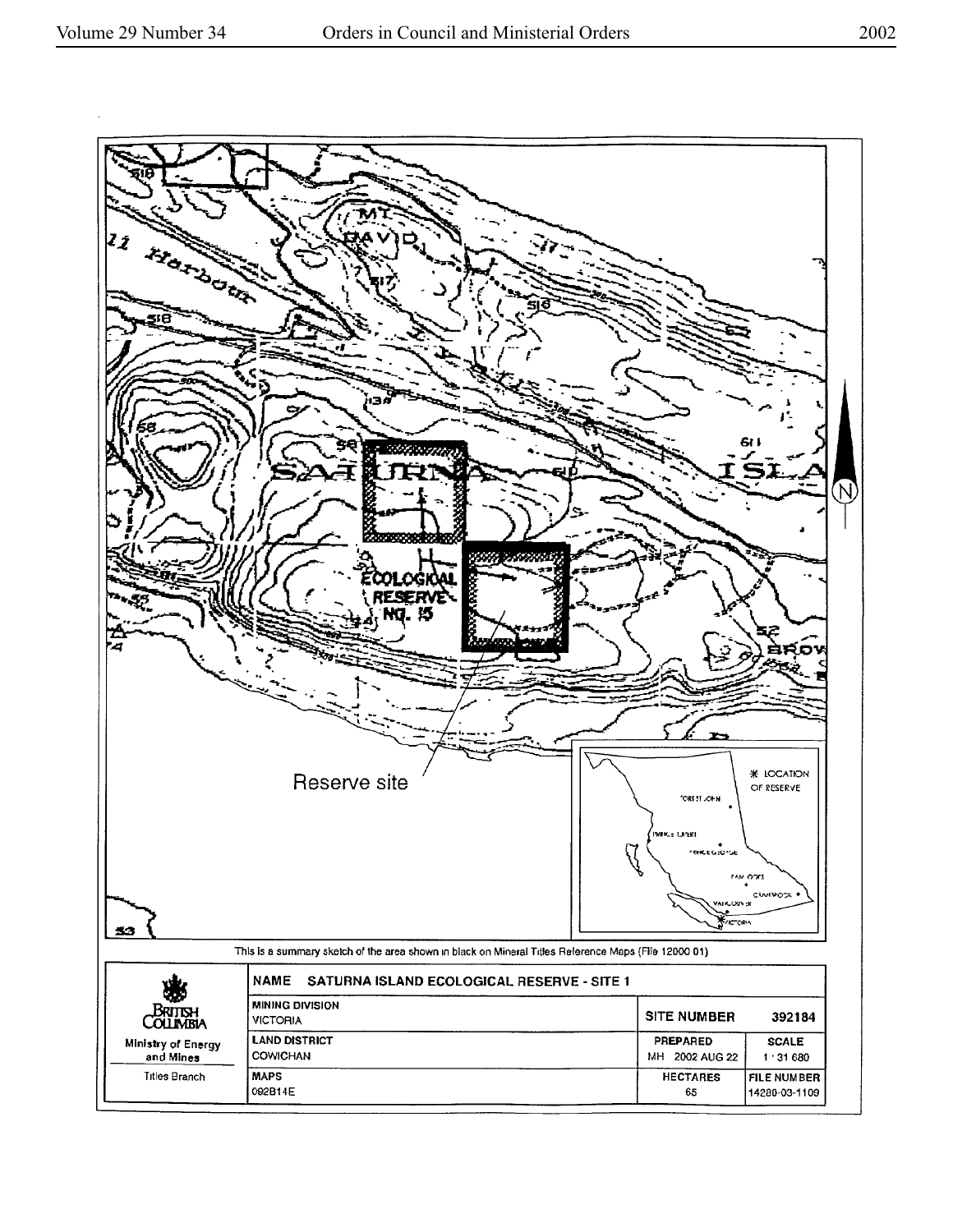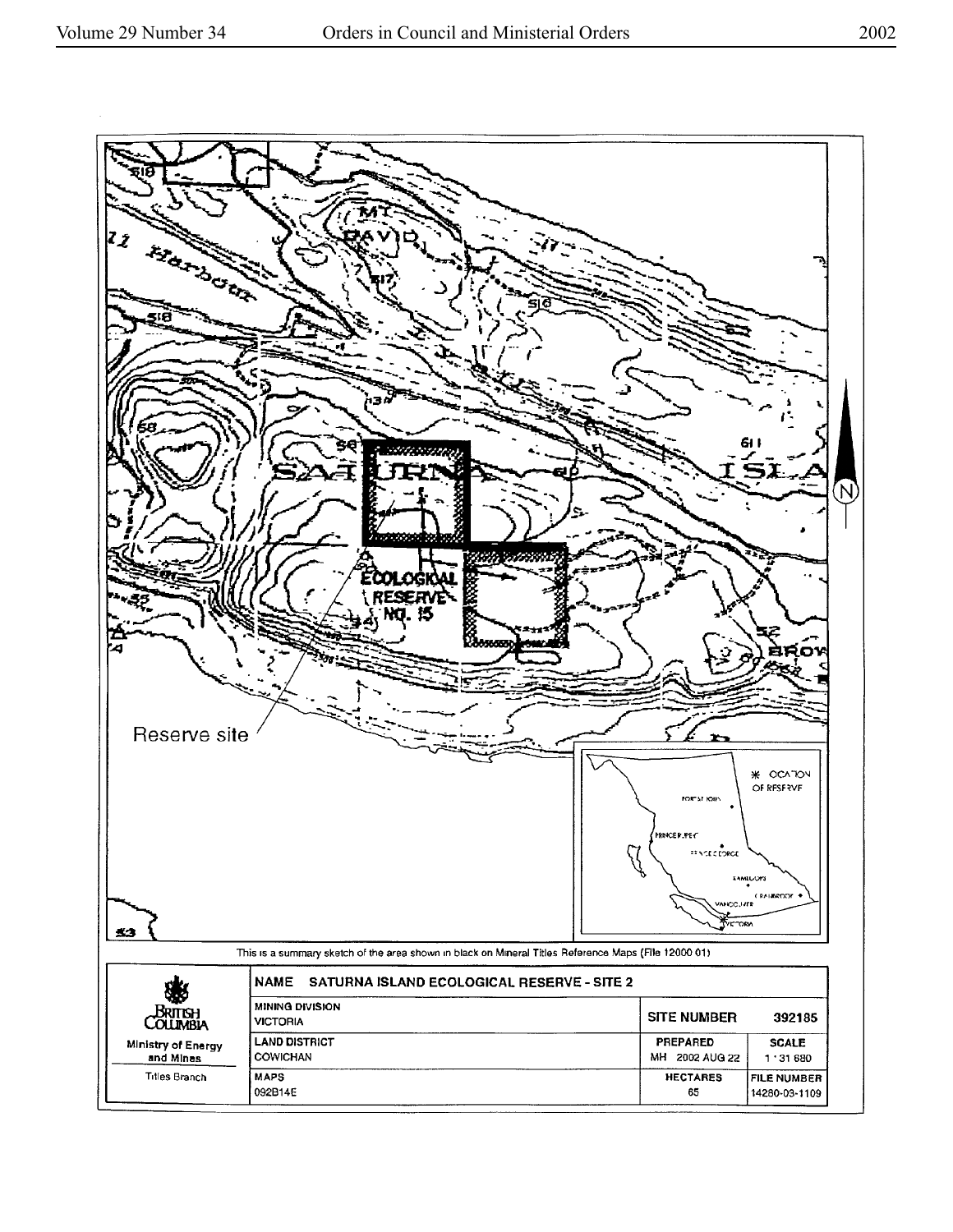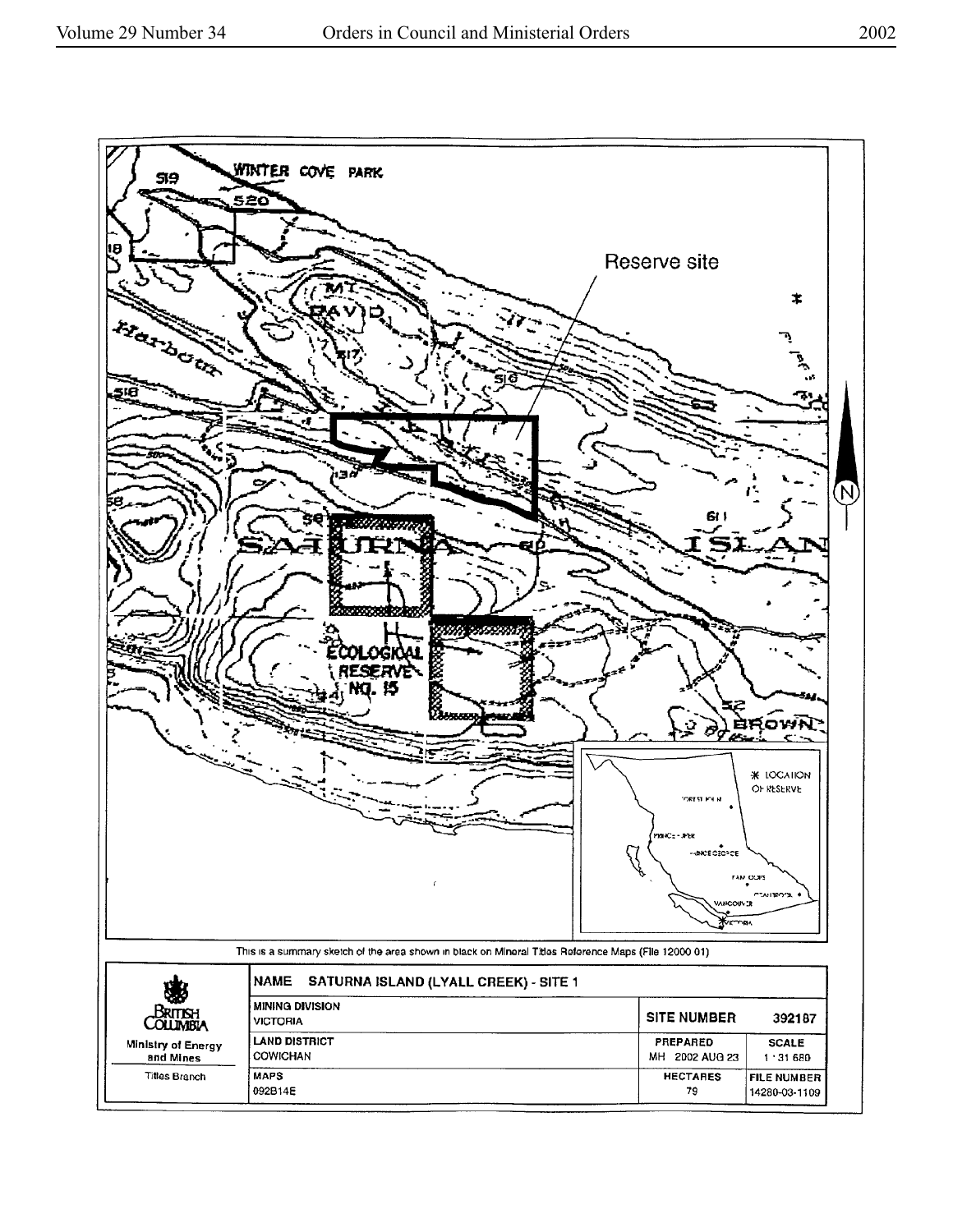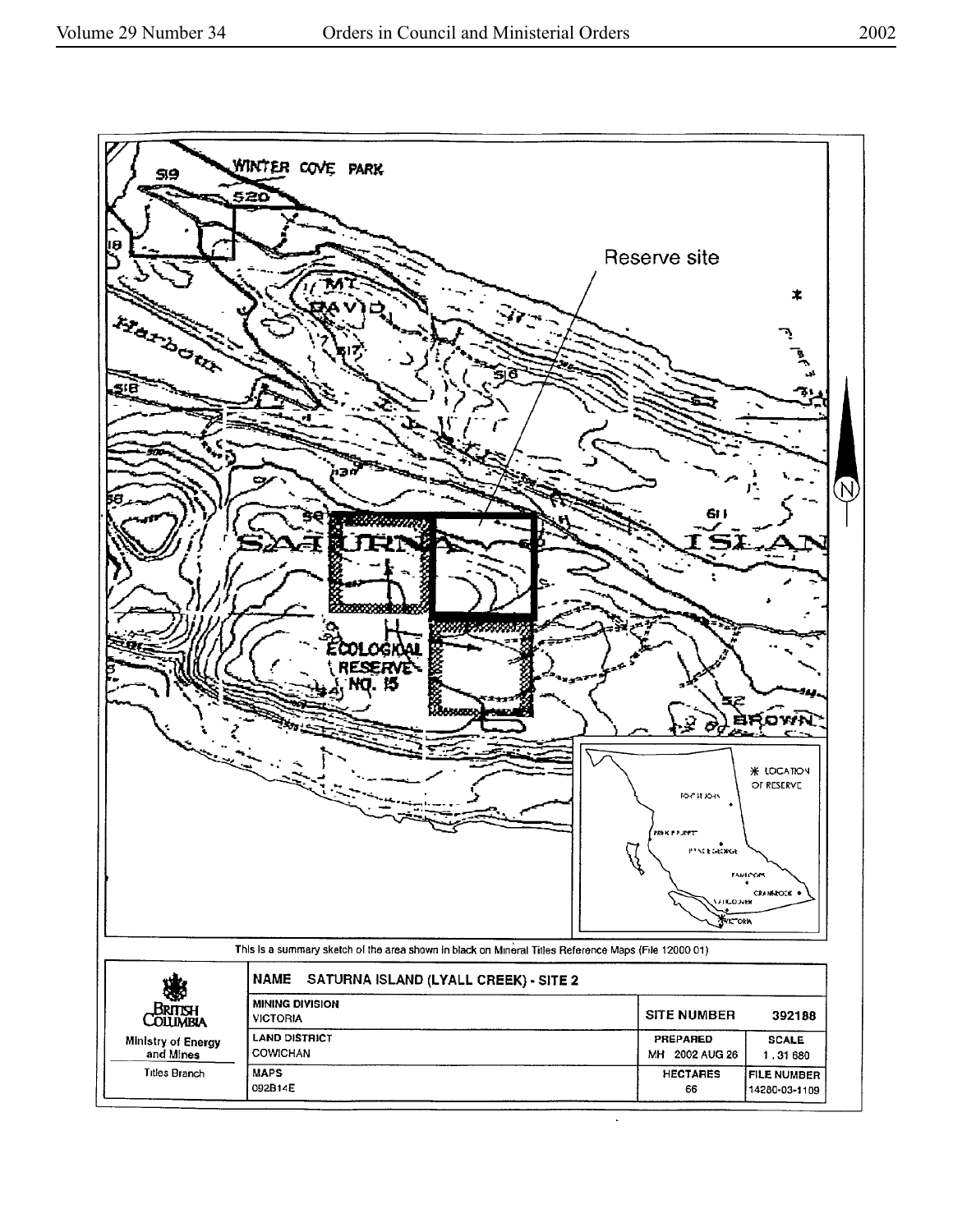